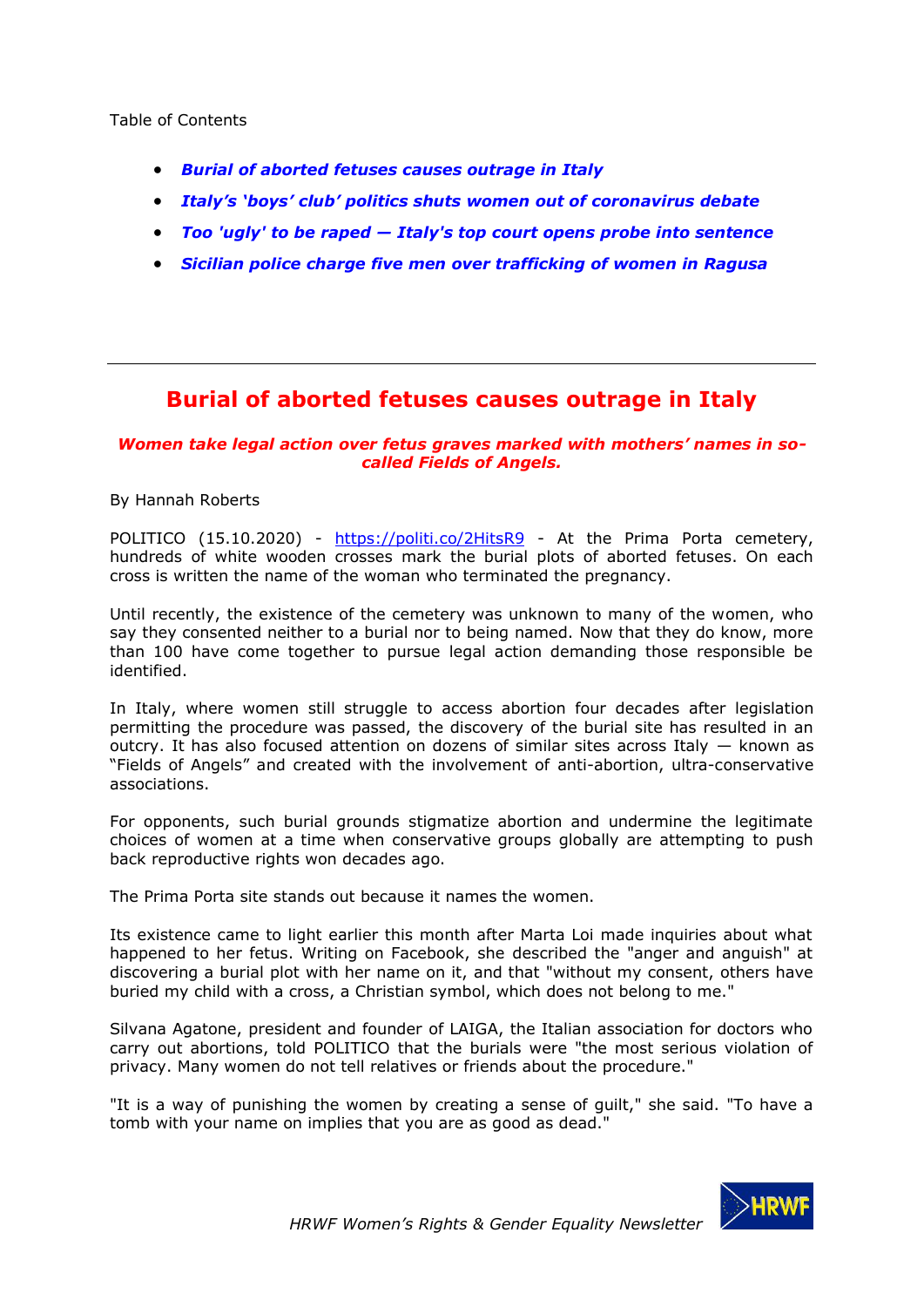Monica Cirinnà, a senator in the Italian parliament, told POLITICO: "Every woman who terminates a pregnancy has the right to choose if and how to bury the fetus and according to which ritual. These are deeply personal decisions that cannot be brought into question."

The issue is a reminder of the global pushback against women's rights, Cirinnà said. "Even today, women's bodies are battlefields. Attacks on women's freedom, regarding the choice to become or not to become mothers, are now coming from everywhere, continuously undermined by small, silent but insidious procedures like this one."

#### *Medical objections*

Although abortion has been legal in Italy since 1978, it has been fiercely opposed from the start by an alliance of religious and political conservatives. There are similar situations in many other countries, but campaigners say the extent to which the Catholic Church remains embedded in Italian institutions means it has been particularly effective in frustrating the implementation of abortion rights.

The majority of doctors qualified to carry out an abortion refuse to do so on ethical grounds — that's an average of 69 percent across the country, rising to 80 percent in the south, according to the health ministry. That means access is limited and delays common.

Junior doctors often fear their career will be damaged if they don't join the ranks of objectors, and department heads refuse to hire non-objectors, said Agatone.

The rise among Italian doctors of conscientious objectors does not constitute a problem, according to the health ministry, because the number of abortions is falling while the number of objectors remains stable.

Elisa Ercoli, president of Differenza Donna, an advocacy group representing 130 of the Prima Porta women, said the Fields of Angels "are emblematic of the obstacles to women exercising their right to an abortion in Italy."

"The level of objectors is so high that the health care guaranteed by law is not accessible," she said.

Most of the women, Ercoli added, had degrading experiences in hospital, with some medical staff refusing to help them even though they were in pain: "These women feel betrayed by the state. There was a total violation of their legal rights and privacy."

According to a 1990 law, women can request the aborted fetus and bury it within 24 hours. But if they don't, the local health service is responsible for arranging transport and burial. Over the past two decades, Catholic associations have increasingly stepped in, relieving the local health authority of the cost and trouble of burying aborted fetuses.

The most prominent group doing this, Difendere la vita con Maria, has 3,000 members and says it has carried out over 200,000 burials. It solicits donations for funding on its website, which says: "For only €20 you can bear the cost of burying an unborn child."

Spokesman Stefano di Battista said the group does not work in Rome at present. But in the cities that it does work, it collects the fetuses, usually once a month, from the hospitals with which it has agreements, before burying them after a short ceremony. The group never identifies the women, he said, adding: "Anonymity is a guiding principle for us. We do not do this practice to battle against abortion rights. We are not interested in

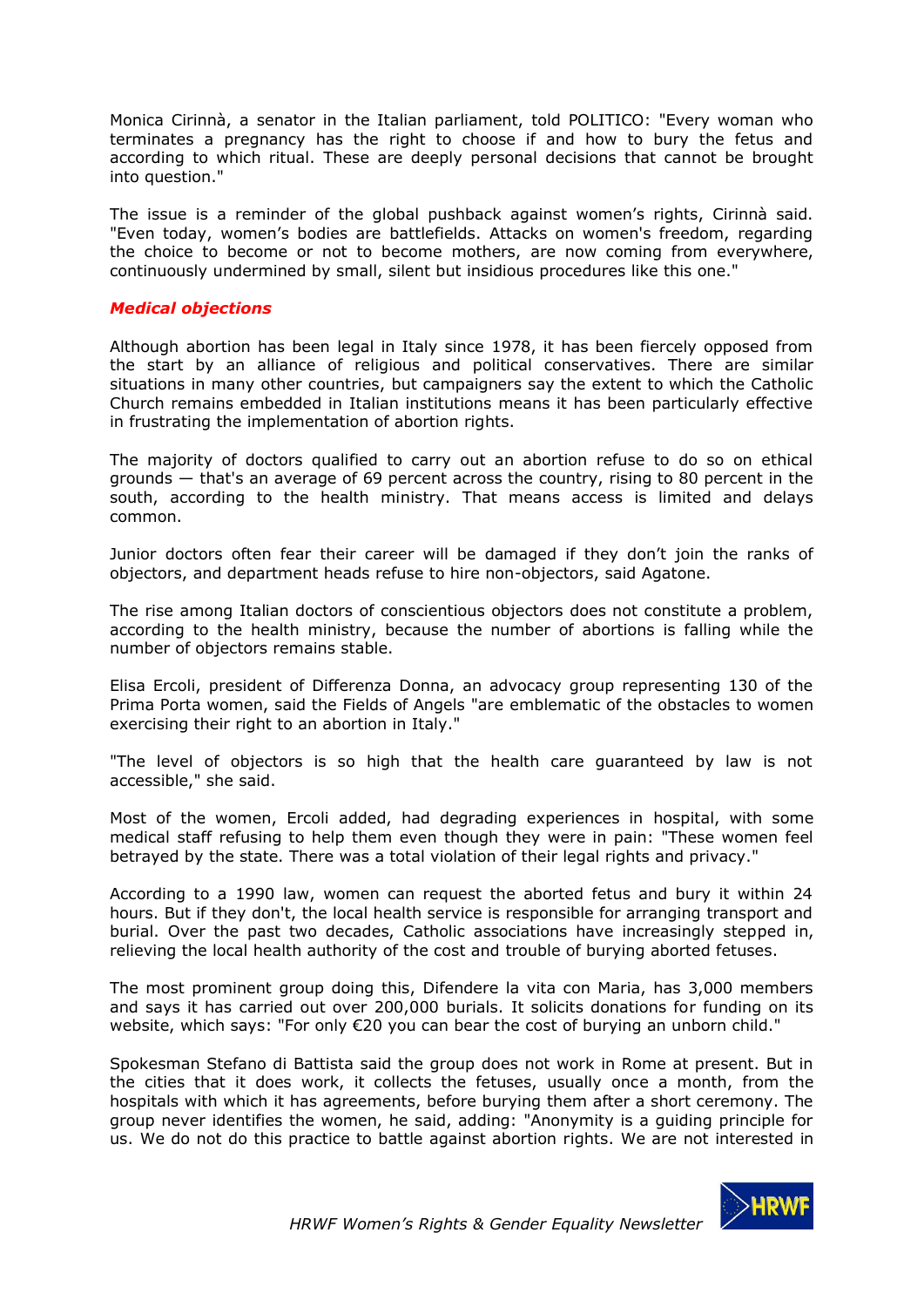crusades. We believe it is at the basis of civilization to bury with dignity and piety the children that never came into the world."

#### *Church ties to the right*

Catholic associations might be responsible for the Fields of Angels, but they wouldn't have been able to proceed without political sympathizers at regional and national levels.

In 2007 in Lombardy, a center-right/conservative administration introduced new regulations stipulating that all fetuses had to be buried in specific areas within cemeteries. Le Marche and Campania have approved similar laws.

Last year, an attempt to introduce similar legislation by the hard-right Brothers of Italy party in Lazio was defeated. The liberal Italian Radicals party condemned it as "psychological violence against women."

"It is in [the political right's] nature to try to bring back a patriarchal culture, before women's liberation," said Ercoli. "But it is not just about political parties, it is a larger cultural discussion. Since 1978 women have been fighting to try to win the actual implementation of the rules."

It is not clear who bears responsibility for the naming of the women at the Prima Porta cemetery. The section where the fetuses are buried contains only those aborted after the 20th week of gestation, when the procedure is permitted only on health grounds, according to Agatone.

The hospital involved, San Camillo, said responsibility for transport management and burial lies with Ama, a company that manages cemeteries on behalf of the city of Rome. Ama said in a statement that it had no contact with patients and followed the rules of the health system.

Italy's privacy watchdog has opened an investigation into the burials, and Health Minister Roberto Speranza has been called to speak about the case in parliament.

Politicians on the left are pushing for a change in the law. A group of leftist councilors in the Lazio region proposed a new regional law on transport and burial of fetuses, with clear consent required from the woman. The current law is too ambiguous, said Councilor Marta Bonafoni: "It must not leave any space for doubt or uncertainty."

But for some, the cemetery case has merely highlighted the need for more general reform. The obstacles to abortion have been tolerated because it is a woman's problem, said Ercoli. "After 40 years the struggle is not over. We must be alert and we must be united."

# <span id="page-2-0"></span>**Italy's 'boys' club' politics shuts women out of coronavirus debate**

#### *POLITICO asks six women from across sectors what they would do differently.*

By Greta Privitera

POLITICO (18.05.2020) - <https://politi.co/3cZBDwG> - Women are overwhelmingly on the frontlines of the coronavirus pandemic. And yet, in Italy, when it comes to engineering an exit from lockdown, they've had a hard time getting heard.

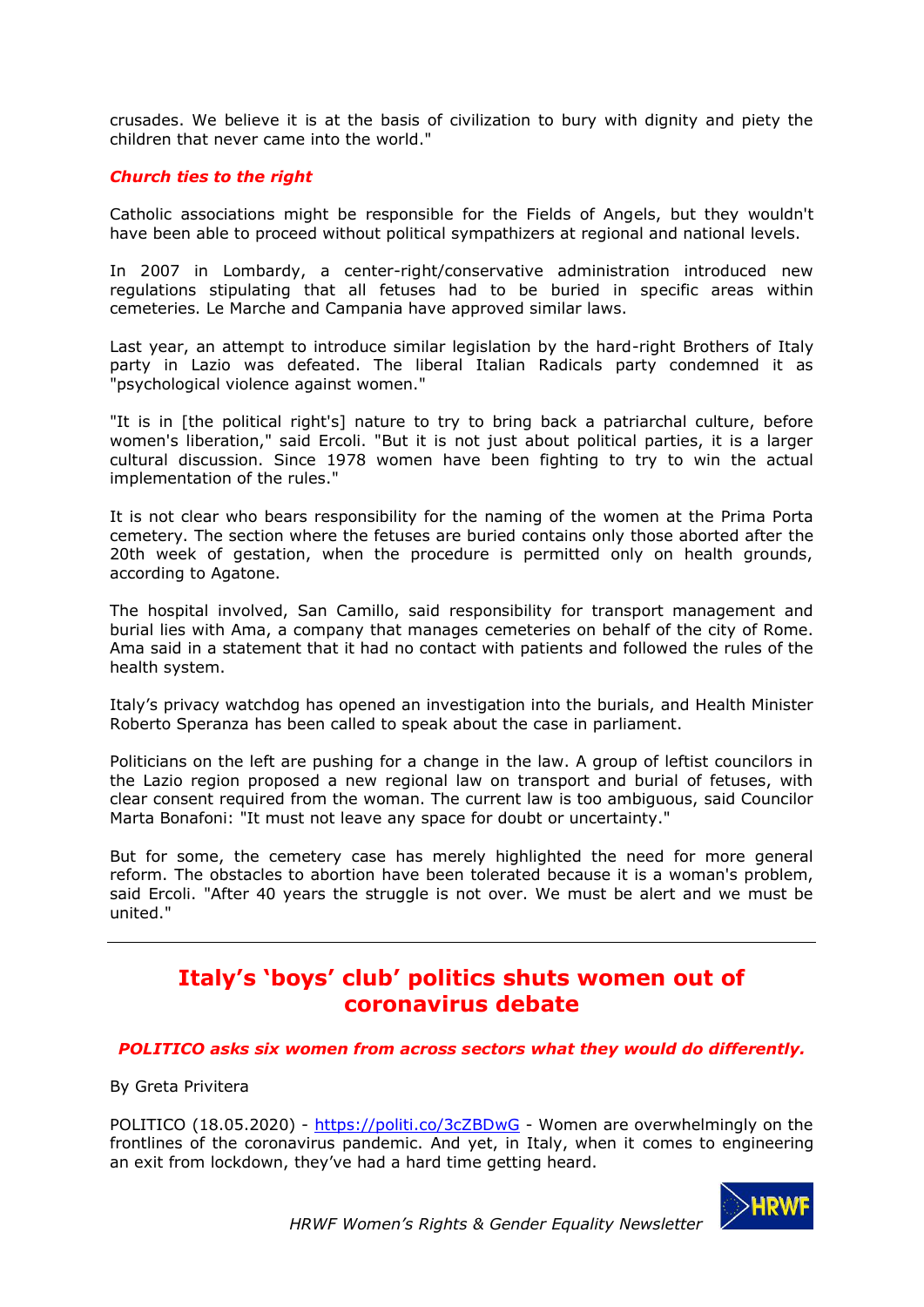Women make up two-thirds of Italy's health workers, 80 percent of cashiers in supermarkets, 90 percent of home care workers and nearly 82 percent of teachers. But very few have a seat at the table where key decisions are being made about the policies to navigate the country's reopening.

Italy is still in the hands of a "boys' club," Emma Bonino, one of 16 senators who filed a motion calling for the government to increase female representation in its working groups, told POLITICO. "Men pass power from hand to hand in a closed circle."

Following a month of protests and public outcry  $-$  including the social media campaign "Dateci Voce" (Give us voice)  $-$  Prime Minister Giuseppe Conte appeared to take the criticism to heart and pushed for more women to be appointed to the expert groups advising the government.

Five new women will join the Vittorio Colao task force charged with designing Italy's roadmap out of the crisis. The previously all-male scientific committee managing the emergency response will see six female experts join its ranks.

Is it too little, too late? As Italy comes out from under lockdown, POLITICO asked women from across sectors what they would do differently if they were involved in designing the government's deconfinement strategy.

\* \* \*

### *Orna Serio, middle school teacher, Milan*

Before February 23, Orna Serio had never heard of Zoom. When Italy's schools closed, she had to reinvent how she did her job  $-$  one she's done for 30 years.

To her, a major blind spot of the current recovery plan is the uncertainty surrounding kids' futures. Despite teachers' best efforts, their education has been seriously interrupted.

Serio, who is a mother of three, knows how difficult it can be to keep up with kids' school work. She sees the effort that her students' families are putting in from behind the screen, but worries that it's not a long-term solution.

Children from lower socio-economic backgrounds are at particular risk of getting lost in the system, according to Serio, and the government should be looking at how to get them the proper tools.

"It takes even more funding to provide families in need with computers and tablets to follow lessons online," she said. "Despite initial aid, many students have been left out."

The government also needs to more clearly understand the link between the reopening of schools for kids and the ability of their parents to get back to work, according to Serio.

Italy's education minister has suggested schools could reopen again in September, with a mix of in-person classes and online learning. But the lack of clarity on what the new arrangement will look like has left many parents wondering how they will go back to work if their kids aren't in school all day.

In many families, deprived by the coronavirus of being able to rely on grandparents, the burden of child care will fall to women, who are still most often the primary caregivers in Italy, exacerbating existing inequalities.

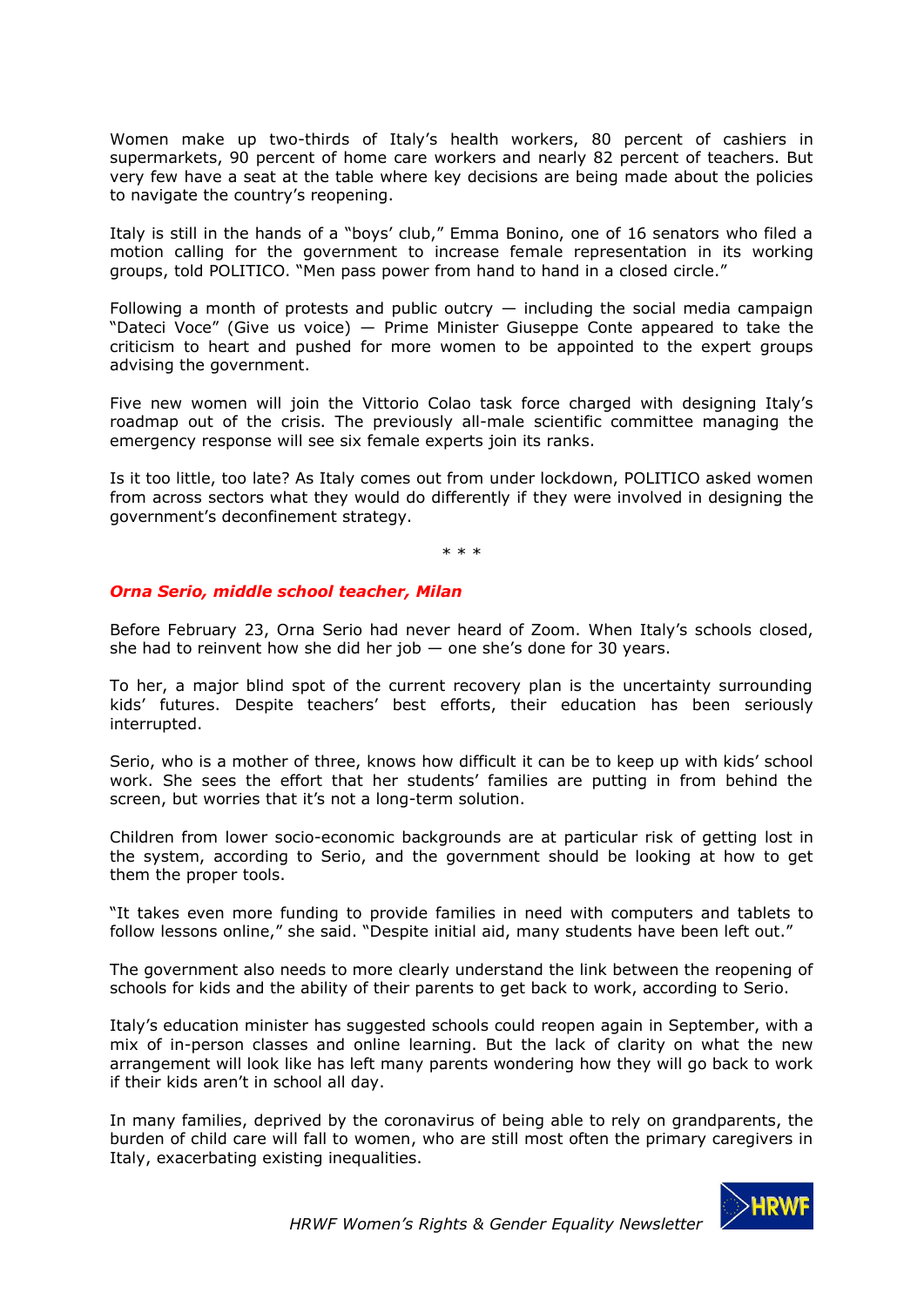"I understand the difficulties of having to manage a historical moment like this, but it seems like we are being driven with one eye shut, with no long-term project in sight," Serio said. "At some point you have to choose a path."

#### *Giovanna Iannantuoni, dean of Università Bicocca, Milan*

Giovanna Iannantuoni, one of only five female university deans in Italy, knows exactly what she would have said, had she been asked to contribute to the debate.

"I would have recommended using the university laboratories to do mass swab testing and make serological kits for the population, because testing is essential," she said. "Our laboratories were never called on."

Now that tests are more widely available, Università Bicocca is the first university in Italy to test all of its employees — more than 2,000 people.

"I went out of my way to start 'Phase Two' by making those who work with me safe," said Iannantuoni. "A woman's approach? Well, I'm proud of it. It's a way of taking care of our community and [protecting] others from unnecessary risks."

Excluding women from discussions on how to move the country out of lockdown  $-$  and what life will look like on the other side  $-$  makes no sense, said Iannantuoni, who said she hopes politicians will put the well-being of citizens at the center of the debate.

"Starting at my university, I would like to build workplaces with flexible policies, capable of reconciling working life with private life," she said.

"We need to rethink the social model in which we live," she added. "It takes courage to unhinge cultural assumptions, and courage is often a woman's virtue."

#### *Emanuela Girardi, founder of the nonprofit Pop AI, Turin*

Emanuela Girardi became one of the main promoters of the "Dateci Voce" initiative when she realized the government would not notice the absence of women's perspectives unless it was confronted with its own biases.

"It all started in a chat with some girlfriends," said Girardi, an artificial intelligence expert who is also a mother of three. "After the announcement of the task force dedicated to rethinking the future of Italy, for the umpteenth time in this emergency it was clear to us that our politicians do not consider women."

A major issue that has been ignored, she said, is the fact that Italy has one of the lowest rates of female employment in Europe  $-50$  percent. That means that, under the government's new measures, 72 percent of the approximately 4 million people returning to work in this next phase of lockdown are men.

"They can go back to work because at home they have a wife, a partner, that takes care of the children," said Girardi.

Italy needs to be making it possible for women to work outside the home, she said. Those in power have to understand that "gender equality makes sense, it increases the GDP of the country and contributes to the development of the economy."

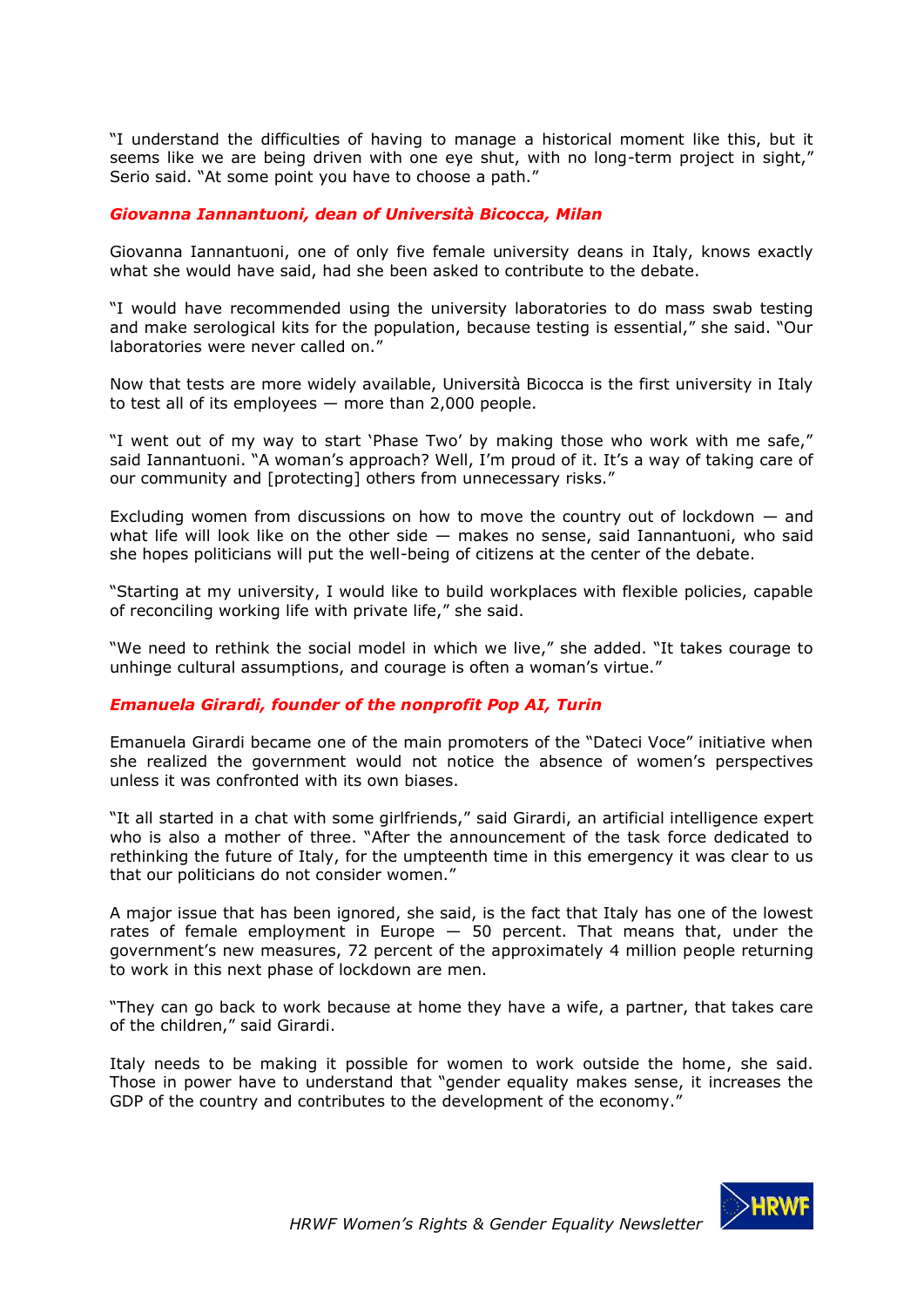To advance that goal, the government should also introduce legislation to ensure gender balance in institutions and expert groups that design legislation, said Girardi, who is a member of the ministry of economic development's expert group on artificial intelligence.

Although she has "always been against 'pink quotas,'" Girardi said she now thinks they may be the only way to make tangible progress in a "male system" and make sure women are heard.

## *Paola Pedrini, general practitioner, Bergamo*

Although Paola Pedrini represents family doctors in the region of Lombardy — the most severely affected by the outbreak  $-$  the government didn't seem particularly interested in her insight on the situation, she said.

"Nobody ever called me from the government to ask me for information, only the mayor of Milan, Beppe Sala, did once," said Pedrini, the Italian Federation of General Practitioners' sole female regional director among 19 men.

She said she would have pushed the issue of lacking personal protective equipment in hospitals, advised against clogging emergency rooms and emphasized the need for more "at home" diagnostic tools. Having a team of people equipped to carry out tests outside hospitals and advise people on self-isolating would undoubtedly have saved lives, she added.

Instead of listening to doctors, the government "listened to the entrepreneurs," who resisted turning cities like Bergamo into "red zones," she said.

If she was involved in current discussions, she would advise against moving into the next phase of lockdown at all.

"We are not able to immediately isolate a suspected case and that person's close contacts, because testing is only done at the hospital," she said. "General practitioners also still lack protective equipment, which as of now is still being procured by donations."

Pedrini also said she wished the government understood the importance of giving people clear information.

When the number of hospital cases appeared to have decreased, the government called it good news, ignoring the fact that the numbers had fallen because hospitals were full and they no longer took in patients — meaning COVID-19 sufferers were left at home, sometimes in critical condition.

"Even now, the situation that is communicated is not realistic. Those who have mild symptoms and stay at home are not calculated in the numbers, so we do not yet have a reliable figure," she cautioned. "I would have advised that letting people know how things really are was important to earn people's trust."

#### *Stefania, cashier, Milan*

Since the emergency began, Stefania, who works at the checkout of a supermarket in Milan, has hardly taken off her blue uniform.

"It's better now, but in the beginning it was hell," she said. "We were without masks or visors. People were storming supermarkets, and no one sanitized the spaces."

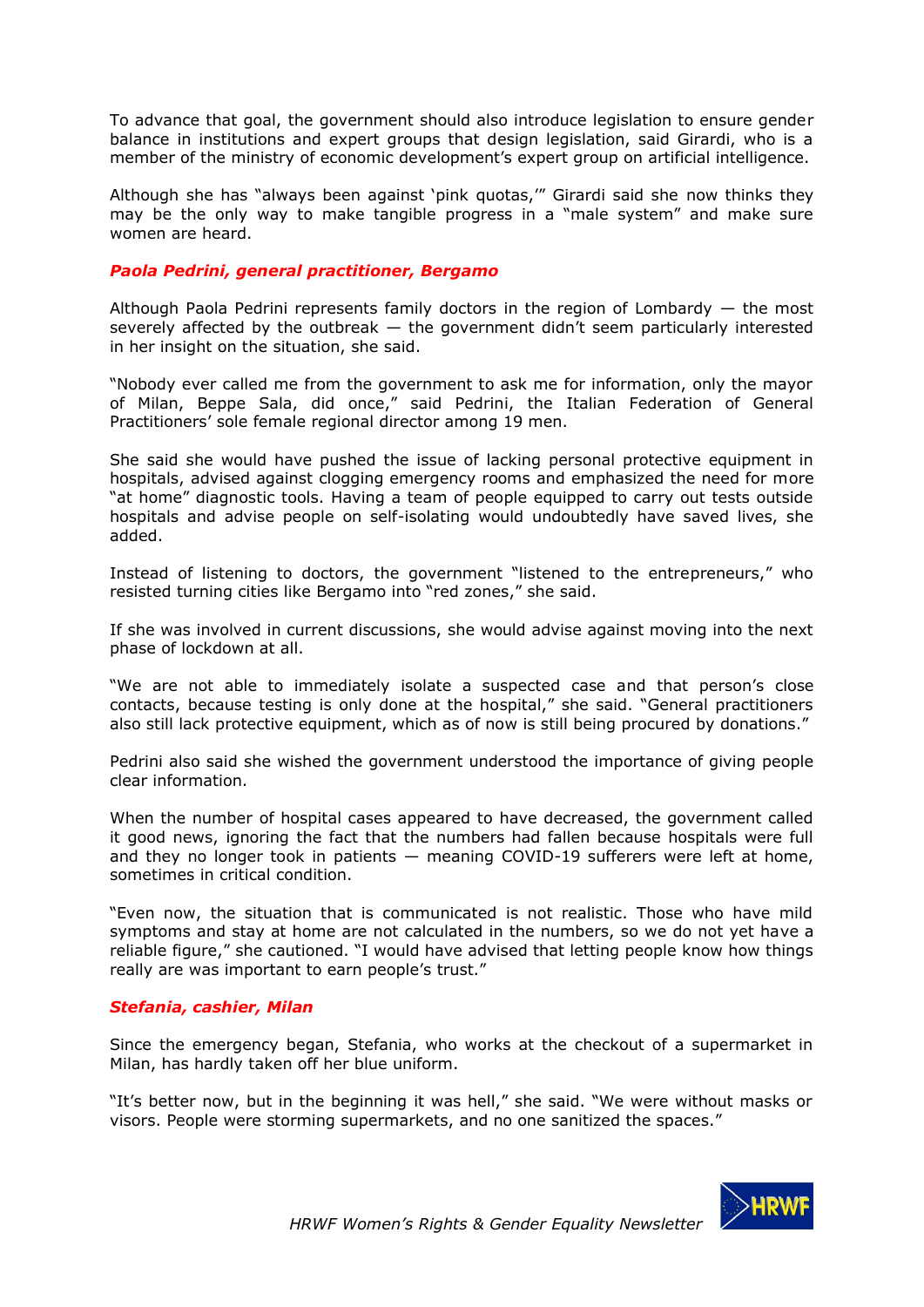She wants the government to pay greater attention to essential workers like her and her husband, who also works in a supermarket. Essential workers, she said, should be given the right protective equipment and be systematically tested if they're expected to keep working while others self-isolate.

The government's failure to do so puts people like Stefania "in a risky position, both for ourselves and our families," she said.

Stefania, who asked to remain anonymous because she is afraid of losing her job, also stressed the need for more support for families like hers who are struggling to find child care solutions while they work.

The government's "babysitter bonus"  $-$  a monthly  $\epsilon$ 600 check given to each family  $-$  is helpful, but not nearly enough, she said. On days when she and her husband had to work long shifts, they had to pay a neighbor to look after their 7-year-old son for 12 hours.

She also wishes she could spend more time with her son, and help him with his homework, without sacrificing the income they need. "I feel guilty, but we need the  $£1,000$  I earn a month, otherwise we would not be able to pay the rent, the expenses, and everything else."

Her family is only getting by thanks to the help of the people around her, she said. "I, as a woman and a mother, feel abandoned by the state."

#### *Laura Boldrini, senator, Rome*

For Laura Boldrini, the epidemic has highlighted an unbearable situation: Fifty-one percent of the population is still excluded from the political debate.

In the midst of an epidemic, that means that discussions over how to handle the emergency and what comes next are inevitably skewed according to what men consider important, making these plans less effective than they could be.

Boldrini, who is one of the senators to have called for more female involvement in lockdown discussions, is tired of hearing stories of women who have been forced to give up their jobs or whose partners don't help with child care, she said.

She is worried that failing to address the specific challenges women are facing during the pandemic will exacerbate current inequalities. "We must stem the damage so it does not become an accepted construct," she said.

She wants politicians involved in the current discussions to consider this an opportunity to build "a more contemporary and just society"  $-$  one where child care can be shared equally between women and men and families are supported by generous welfare programs that free both parents up to work.

"These are structural changes that start from politics," she said. With only men at the top, though, there's a real possibility that the government's new measures set society back, she added. "We cannot miss this opportunity."

## <span id="page-6-0"></span>**Too 'ugly' to be raped — Italy's top court opens probe into sentence**

By Cristina Abellan Matamoros

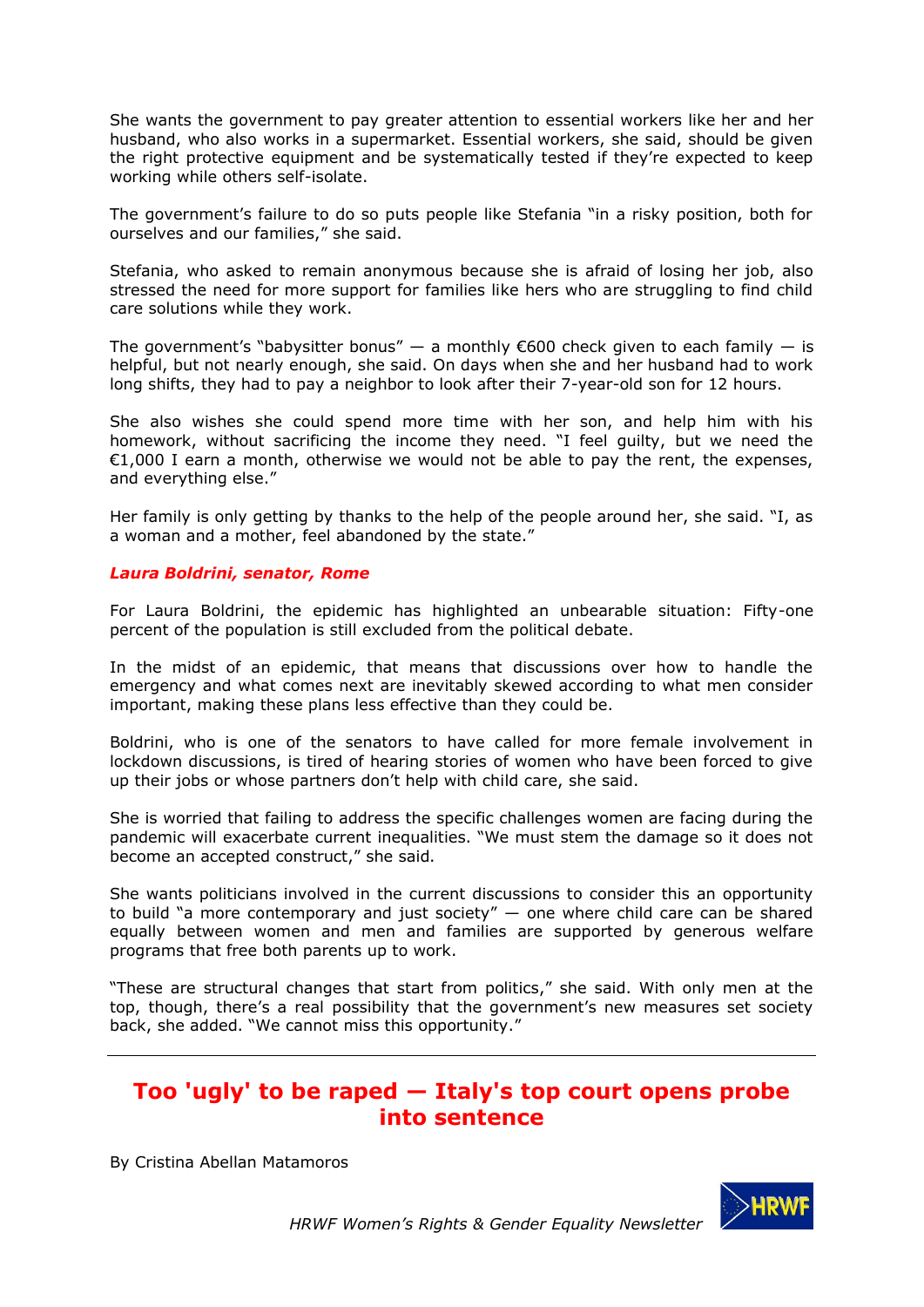EuroNews (15.03.2019) - <https://bit.ly/2Uye4lz> - Italy's top court has opened a probe into a sentence by an Ancona appeals court that found the victim in a rape case was "too ugly to be raped," according to Italian news agency ANSA.

The sentence, which was issued by three female judges, said the rape of a 22-year-old Peruvian woman by two men was not "credible" because of her "masculine appearance".

The men were convicted in 2016 by a court of first instance for the attack, which took place in 2015.

The victim's name was not made public under Italian law.

According to Italian media, the judges made their decision based on a photograph of the woman and because one of the defendants registered her number on his mobile phone under the name "Viking".

The Supreme Court of Cassation cancelled this sentence and ordered a new appeals trial. The case will be reheard by a court in Perugia.

Cinzia Molinaro, the lawyer of the victim, told Euronews her client was back in Peru because of the "isolation" that ensued following the first trial.

"After her alleged abusers were acquitted in the appeals trial, the situation got even worse. The (victim's) mother had to leave Ancona because of the shame she felt and went back to Peru," the lawyer said.

The Peruvian woman's mother had since returned to Italy but had moved away from Ancona, she added.

It came after an Italian man's sentence was halved earlier this month when a Bologna appeals court ruled that he murdered his girlfriend in a "passionate rage".

Both of these cases sparked anger among women's' groups who called for better legislation to protect women from violence.

# <span id="page-7-0"></span>**Sicilian police charge five men over trafficking of women in Ragusa**

### *Romanian men taken into custody after raids targeting criminal exploitation and forced prostitution on farms*

The Guardian (07.06.2018) - <https://bit.ly/2kVuswg> - Sicilian police have charged five Romanian men with human trafficking after a series of police raids targeted the criminal exploitation and forced prostitution of workers in farms across the Ragusa region.

Police said the arrests have exposed an organised inter-EU human trafficking operation between Romania and Sicily that is forcing men and women to live in conditions of modern slavery in one of Italy's largest vegetable producing regions.

The arrests follow an investigation by the Observer last year into the widespread forced labour and sexual exploitation of Romanian women employed as seasonal farm workers in Ragusa.